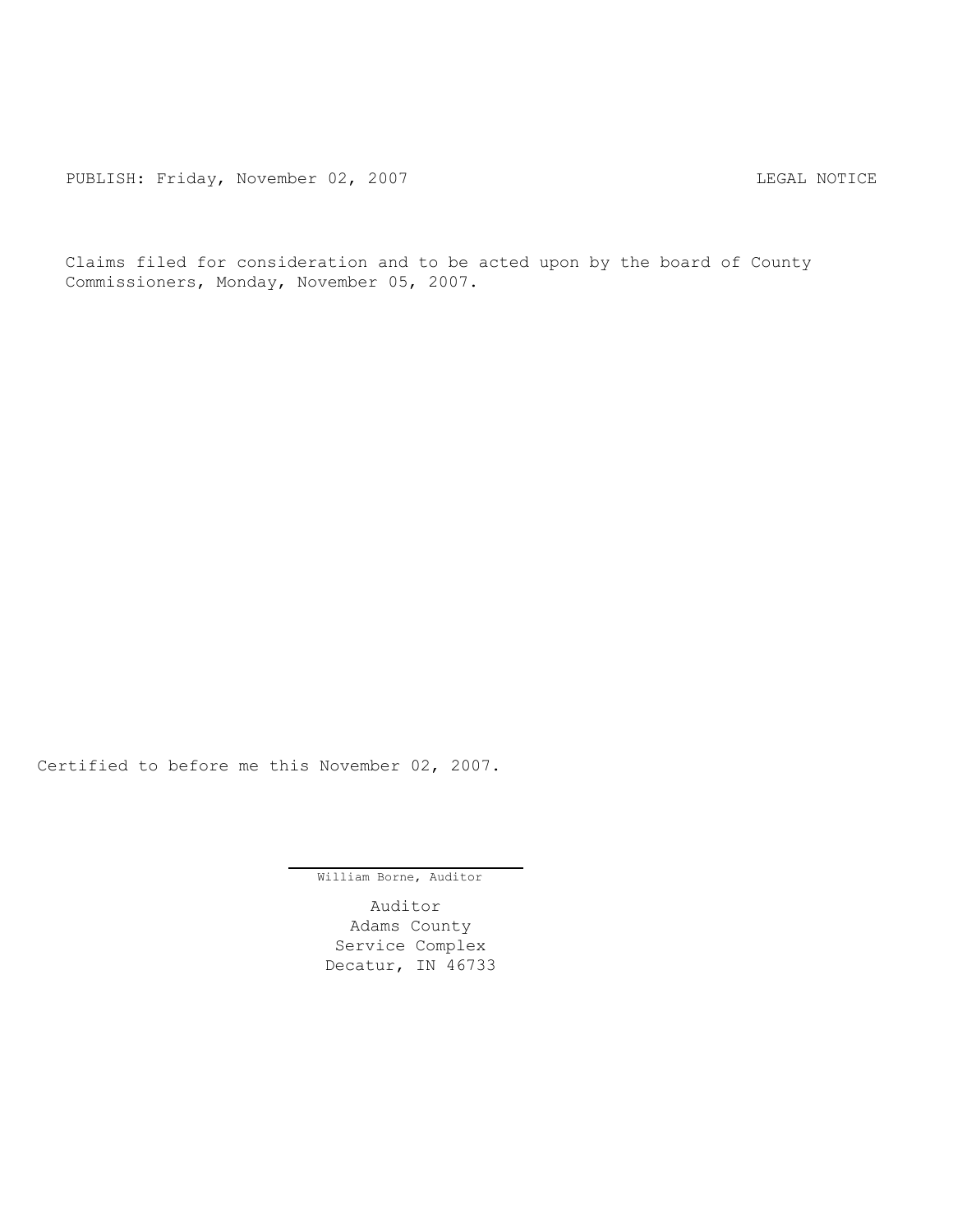

## **Claims Docket for Newspaper Adams County, Indiana**

## For Period: **9/18/2007** to **10/12/2007**

Date Claims to be Paid: **11/5/2007**

*313 W. Jefferson St. Decatur, IN 46733 (219) 724-2600*

| <b>Vendor</b>                    | <b>Amount</b> | <b>Vendor</b>                    | <b>Amount</b> |  |
|----------------------------------|---------------|----------------------------------|---------------|--|
| <b>Adams County Auto Supply</b>  | 847.12        | Adams Memorial Hospital          | 31,557.34     |  |
| Adams County Solid Waste         | 4.50          | <b>AIT Laboratories</b>          | 463.50        |  |
| Indiana Michigan Power           | 9,584.38      | American Health Care             | 178.60        |  |
| American Wire Rope & Slin        | 3,655.50      | Appraisal Research Corpor        | 3,458.33      |  |
| Arnold Lumber Company            | 29.71         | Barney's Auto Electric Se        | 161.41        |  |
| Berne Ready Mix                  | 203.41        | <b>Berne Police Department</b>   | 180.00        |  |
| Berne Tri-Weekly News            | 921.11        | Brown, Blair A.                  | 25.00         |  |
| Hoosier Blue Flame               | 130.00        | <b>BSN</b> Sports                | 20.04         |  |
| Butler, Fairman, & Seufer        | 2,830.08      | Bowers, Charles                  | 2,302.92      |  |
| Chet's Pest Control              | 120.00        | Cintas Location #338             | 38.01         |  |
| City Of Decatur                  | 982.57        | Decatur True Value               | 82.03         |  |
| <b>Complete Printing Service</b> | 1,173.60      | Computer Systems, Inc.           | 2,325.00      |  |
| Courtesy Ford, Inc.              | 1,476.47      | Craigville Telephone Comp        | 119.60        |  |
| Sigworth, Darrell W.             | 23.76         | Decatur Daily Democrat           | 230.00        |  |
| Decatur Tire Center              | 40.00         | Douglas L. Bauman                | 134.40        |  |
| Kiess, Duane A.                  | 50.00         | <b>Emergency Radio Service</b>   | 299.00        |  |
| Erie Haven                       | 31.10         | Fail-Safe Alarm                  | 144.50        |  |
| Fleming Excavating, Inc.         | 11,664.46     | Geneva Police Department         | 48.00         |  |
| Gerber's Super Valu, Inc.        | 1,896.69      | Gordon Food Service              | 5,367.89      |  |
| Graber Insurance, Inc.           | 400.00        | Drake, Gregory L.                | 60.00         |  |
| Haywood Printing Company         | 487.06        | Helena Chemical                  | 620.00        |  |
| Hilty Engine Service             | 96.00         | Imaging Office Systems, I        | 279.27        |  |
| Ind. Assoc. Of Co. Commis        | 125.00        | Indiana State Police Trai        | 480.00        |  |
| <b>Innovative Concepts</b>       | 169.88        | J & K Communications             | 570.99        |  |
| Smith, Jan                       | 20.00         | K-Mart                           | 382.34        |  |
| Werich, Kelly                    | 79.64         | Kiess Electric                   | 239.57        |  |
| L & S Distributing               | 2,088.70      | Landis & Sons Drainage           | 2,258.40      |  |
| Lehman Feed Mill                 | 111.35        | Busse, Louise                    | 50.00         |  |
| Bauman, Marcia                   | 50.00         | Gresla, Mark S. Md               | 407.92        |  |
| Mark's Heating                   | 277.85        | McBride And Son Welding          | 10.00         |  |
| Meshberger Brothers Stone        | 39,253.70     | Minds Eye Graphics               | 446.00        |  |
| Monroe Trophy                    | 5.00          | Monroe Water Department          | 112.67        |  |
| Moser Motor Sales, Inc.          | 185.32        | Nipsco                           | 1,043.08      |  |
| Schwartz, Palmer                 | 6.60          | Paul W. Reidenbach Equipm        | 340.00        |  |
| Portland Motor Parts, Inc        | 9.80          | <b>Power Components Corporat</b> | 610.78        |  |
| <b>Advanced Agri Solutions</b>   | 761.60        | Quik Stop                        | 32.98         |  |
| McIntosh, Rhonda L.              | 200.64        | Smitley, Ronnie L.               | 50.00         |  |
| <b>Safety Systems</b>            | 524.47        | Scott's                          | 152.79        |  |
| Selking International            | 67,719.34     | Sherwin-Williams                 | 34.05         |  |
| Sport Form                       | 6,276.50      | Embarq Communications, Inc.      | 214.01        |  |
| St. Joseph Hospital Labor        | 705.00        | St. Regis Culvert, Inc.          | 6,201.60      |  |
| Baumann, Steve                   | 20.00         | <b>Stone-Street Quarries</b>     | 1,080.33      |  |
| Reynolds, Tamara J.              | 112.50        | Smith, Teryl R.                  | 35.00         |  |
| Print Shop                       | 3,828.56      | Sheets, Thomas Wade              | 25.00         |  |
| Top Supply Company               | 217.01        | Townsend'sTire Service,          | 64.00         |  |
| <b>Tractor Supply Company</b>    | 239.98        | Two Brothers Restaurant          | 64.86         |  |
| U.S. Postmaster                  | 5,953.06      | Underground Pipe & Valve,        | 572.05        |  |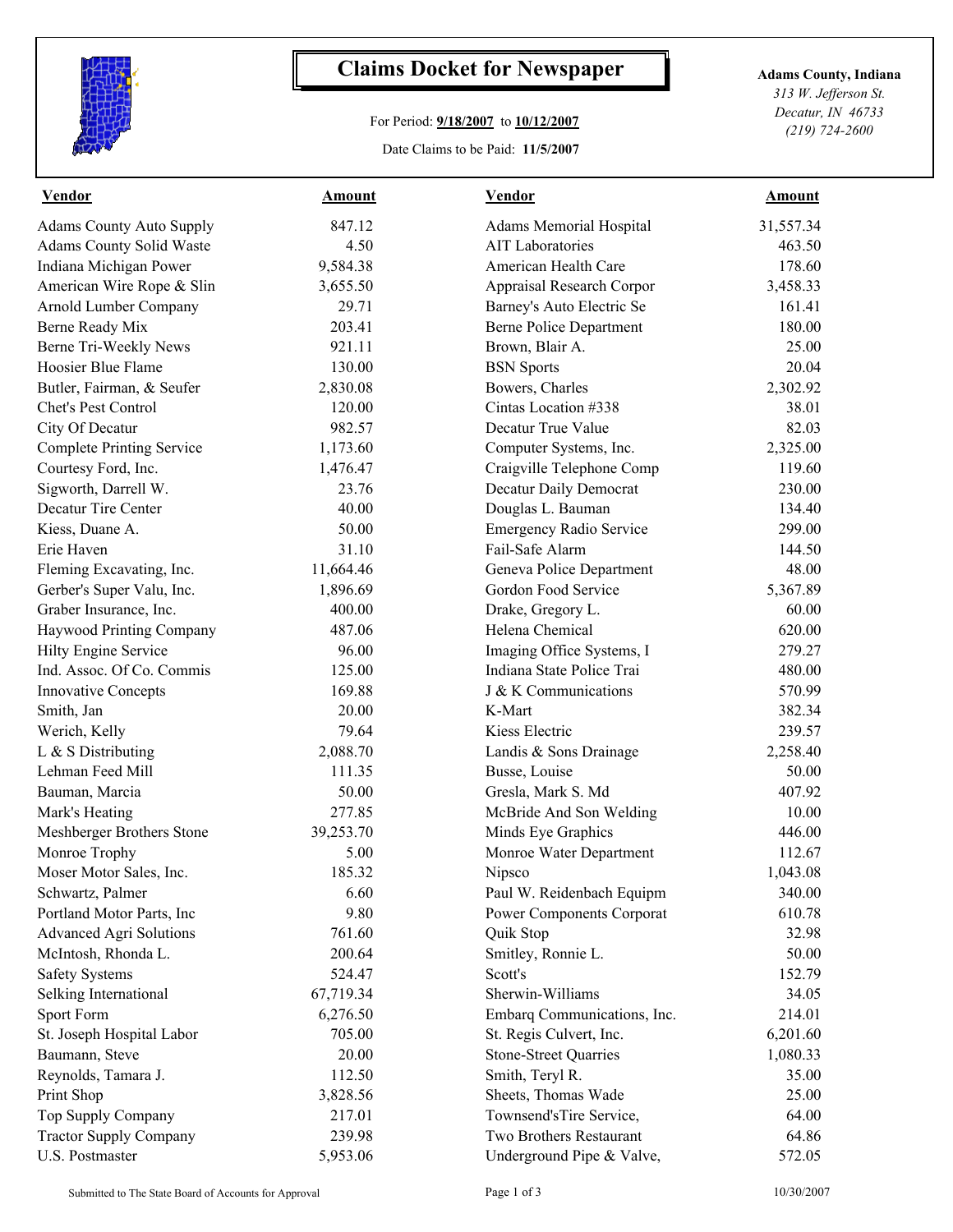| Victoria Ellis                        | 20.00      | Ward's Sign It Shop                  | 240.00    |
|---------------------------------------|------------|--------------------------------------|-----------|
| Wemhoff Land Surveying, I             | 1,260.05   | West Payment Center                  | 979.25    |
| Witham Toxicology Laboratory          | 1,380.00   | Christopher E. Harvey                | 139.25    |
| Rex King                              | 28.60      | Adams County Extension Education Fur | 194.17    |
| Burry, Herman, Miller, Brown          | 219.30     | Swiss City Veterinary                | 290.00    |
| National Serv-All                     | 175.59     | Embarq                               | 7,121.89  |
| Tee's Plus                            | 150.00     | Adams County Highway Department      | 2,531.74  |
| Imi Irving Material, Inc.             | 1,583.28   | J. L. Manufacturing & Fab.           | 210.00    |
| Cannon IV, Inc.                       | 65.66      | Patrick Norton                       | 132.00    |
| Correctional Management Co., Llc      | 4,836.00   | Rudd Equipment                       | 129.43    |
| Judith E. Affolder                    | 630.14     | Tom Magnan                           | 405.83    |
| Thyssenkrupp Elevators                | 903.42     | Jeremy W. Brown                      | 25.00     |
| Dave Luginbill Excavating & Trucking  | 9,150.00   | Chris Krull                          | 19.86     |
| Jay County Remc                       | 180.00     | Purdue University                    | 3,081.04  |
| Adam T. Miller                        | 25.00      | Scott Wagner, Md                     | 3,750.00  |
| Hobart Sales And Service              | 501.00     | Larry L. Lautzenheiser               | 1,680.00  |
| William Rumple                        | 50.00      | Waste Management                     | 158.10    |
| Indiana Assoc. Of Co. Com             | 145.00     | <b>B</b> Secure Alarm Systems        | 1,146.29  |
| Decatur Veterinary Hospit             | 30.00      | Don Myers Plumbing                   | 447.93    |
| B & K Hydraulics                      | 503.75     | Nan Nidlinger                        | 489.17    |
| <b>Steve Krull</b>                    | 15.00      | City Of Decatur Park Depa            | 3,276.67  |
| Jackson Oil & Solvents, I             | 110.64     | <b>Swiss Perfection Llc</b>          | 321.50    |
| McIntosh, Jeffrey A.                  | 20.00      | Gopher                               | 137.54    |
| Dr. Michael Ainsworth                 | 60.00      | Holt Equipment Company, L            | 61.37     |
| Chad W. Sprunger                      | 1,209.87   | Zurcher Tire, Inc.                   | 517.59    |
| <b>KOI</b> Computers                  | 666.14     | Hull Brothers, Inc.                  | 161.50    |
| Tom Magnan/Special Needs              | 169.81     | Matthew Bender                       | 284.65    |
| Susan Brunner                         | 100.00     | Kristina Buckner                     | 40.54     |
| <b>Charles Tooley</b>                 | 60.00      | Lexis-Nexis                          | 210.00    |
| Benicomp, Inc                         | 139,251.91 | Emil W. Meyer                        | 60.00     |
| <b>Bauman Enterprises</b>             | 913.35     | Harvest Land Co-op                   | 27,972.06 |
| United Parcel Service                 | 100.00     | Wal-Mart                             | 78.17     |
| Adam B. Eguia                         | 42.50      | Advanced Imaging Solutions, Inc.     | 335.61    |
| Hasler, Inc.                          | 195.00     | J. Marlene Ebert                     | 37.19     |
|                                       |            |                                      | 315.00    |
| Treasurer, State of Indiana           | 1,783.40   | Mary A. Kitson                       |           |
| Leslie W. Marckel                     | 20.00      | Harvest Land Co-op                   | 546.65    |
| <b>ERS Wireless Communications</b>    | 1,173.00   | VoMac Trucks Sales & Service         | 24.98     |
| Michael G. Werling                    | 502.50     | <b>IKON</b>                          | 8,347.00  |
| Indiana Lawyer                        | 30.50      | Channing Bete                        | 809.41    |
| Connie Ellenberger                    | 47.08      | <b>Correctional Program Services</b> | 2,018.60  |
| Troyer's                              | 2,410.50   | Edwin Ford                           | 20.00     |
| Charles Padgett, Jr.                  | 20.00      | Richard L. Crider                    | 20.00     |
| Otto Thieme & Son Drainage Contractor | 79.56      | American Express                     | 263.10    |
| Kustom Signals, Inc.                  | 1,202.00   | Priority 1                           | 107.50    |
| Michele Morehous                      | 126.18     | Adams/Wells Crisis Center            | 200.00    |
| McKesson Medical - Surgical           | 217.38     | Uricks Trucking                      | 1,694.50  |
| Robbins Reporting                     | 50.00      | Office Equipment Finance Services    | 225.00    |
| Indiana Chamber of Commerce           | 45.00      | Grainger                             | 39.01     |
| Larry Weaver                          | 129.80     | Debra Stevens                        | 220.53    |
| Allen County Juvenile Center          | 1,280.00   | Bi-County Services, Inc.             | 3,276.00  |
| Pramod K. Carpenter, MD               | 750.00     | <b>IEEA</b>                          | 441.00    |
| Kids Law                              | 2,873.26   | Park Center, Inc.                    | 200.00    |
| Mapps                                 | 200.00     | Alpine Falls, Inc.                   | 84.86     |
| William Borne                         | 666.24     | Mark Mitchel / Petty Cash            | 12.82     |
| Daniel J. Michaels                    | 20.00      | SemMaterials, L.P.                   | 7,325.88  |
| <b>OSI</b> Batteries                  | 45.00      | Ricky A. Goldner                     | 20.00     |